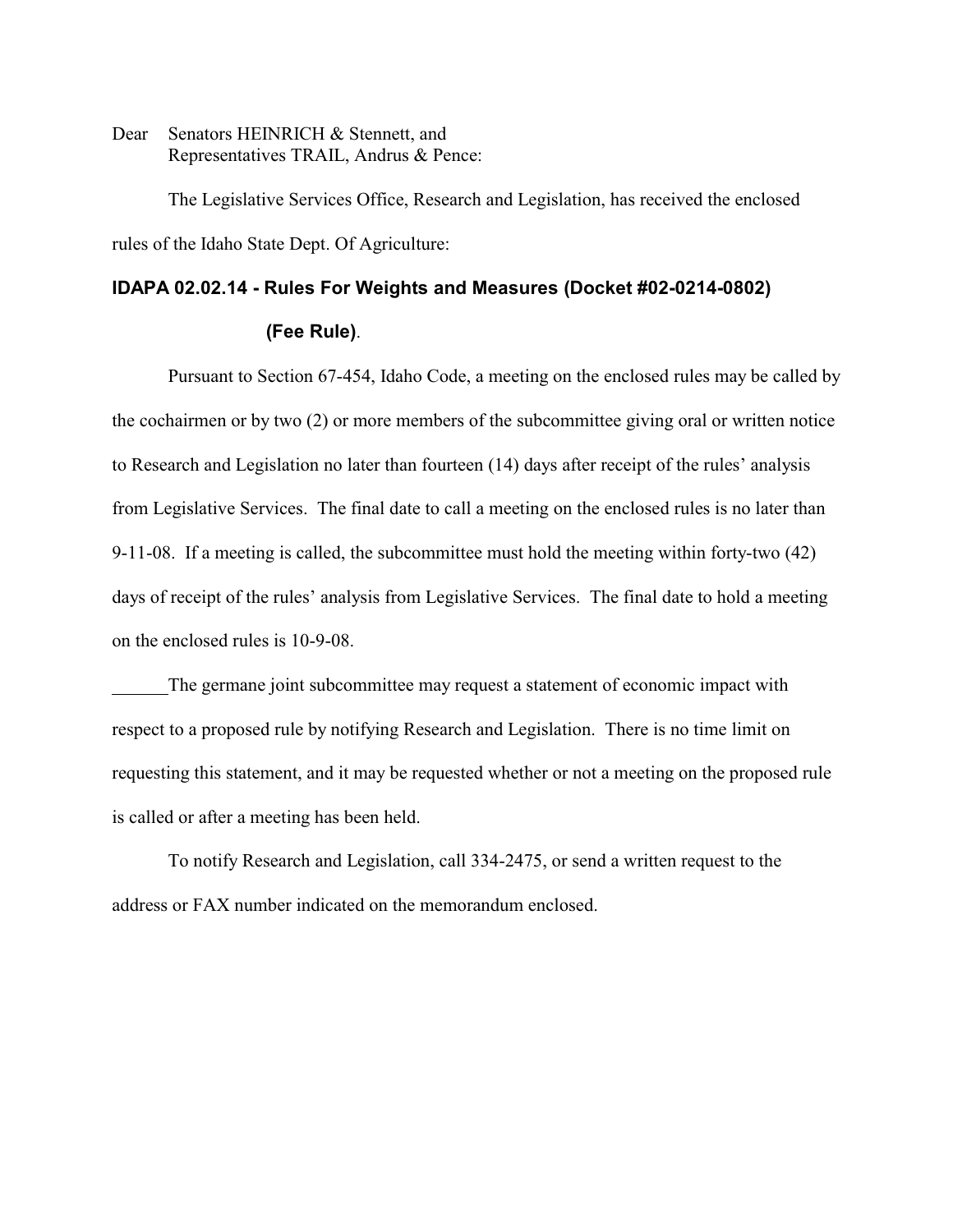# **MEMORANDUM**

TO: Rules Review Subcommittee of the Senate Agricultural Affairs Committee and the House Agricultural Affairs Committee FROM: Katharine Gerrity, Principal Legal Analyst, LSO DATE: August 19, 2008 SUBJECT: Idaho State Department of Agriculture IDAPA 02.02.14 - Rules For Weights and Measures (Docket #02-0214-0802)

(Fee Rule)

The Idaho State Department of Agriculture submits notice of a proposed rule at IDAPA 02.02.14 - Rules For Weights and Measures. According to the Department, the purpose of the rule is to increase the annual device license fees and increase rates for request testing to enable the Bureau to meet device testing requirements and replace equipment. The Department notes that the effect of the rule will be to increase the Bureau of Weights and Measures dedicated funds by \$80,000. Negotiated rulemaking was conducted.

We have no specific comments relating to this rule. The action appears to be authorized pursuant to Section 71-121, Idaho Code.

cc: Idaho State Department of Agriculture Brian J. Oakey & Tom Schafer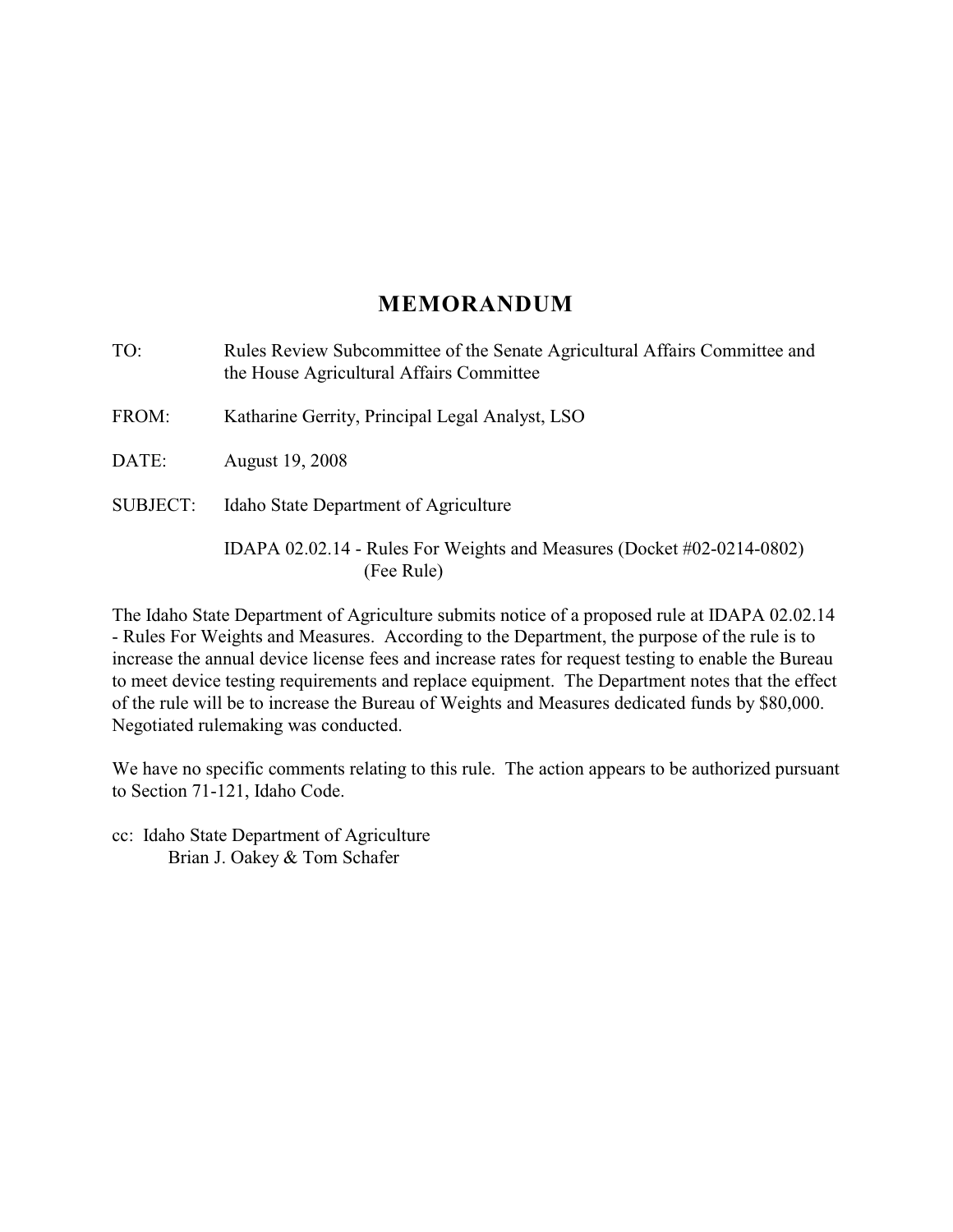# *2ND REVISED PROOF - 2ND REVISED PROOF - 2ND REVISED PROOF*

## **IDAPA 02 - DEPARTMENT OF AGRICULTURE**

#### **02.02.14 - RULES FOR WEIGHTS AND MEASURES**

### **DOCKET NO. 02-0214-0802 (FEE RULE)**

#### **NOTICE OF RULEMAKING - PROPOSED RULE**

**AUTHORITY:** In compliance with Section 67-5221(1), Idaho Code, notice is hereby given that this agency has initiated proposed rulemaking procedures. The action is authorized pursuant to Sections 71-111 and 71-121, Idaho Code.

**PUBLIC HEARING SCHEDULE:** A public hearing concerning this rulemaking will be held as follows:

### **Wednesday - September 17, 2008 - 7:00 p.m. to 9:00 p.m**

#### **NAMPA CIVIC CENTER 311 Third Street South Nampa, Idaho 83651**

The hearing site will be accessible to persons with disabilities. Requests for accommodation must be made not later than five  $(5)$  days prior to the hearing, to the agency address below.

**DESCRIPTIVE SUMMARY:** The following is a nontechnical explanation of the substance and purpose of the proposed rulemaking:

The rule change would increase the annual device license fees and increase rates for request testing to enable the Bureau to meet device testing requirements and fund replacement equipment.

**FEE SUMMARY:** The following is a specific description of the fee or charge imposed or increased:

| <b>KEY</b>                          | <b>CODE</b> | FEE     | <b>KEY</b>                        | <b>CODE</b> | FEE     |
|-------------------------------------|-------------|---------|-----------------------------------|-------------|---------|
| scales $\leq 50$ lb                 | A           | \$6.00  | petroleum meter<br>$30 < 150$ gpm | H           | \$33.00 |
| scales $> 50 \le 1159$ lb           | B           | \$12.00 | petroleum meter $\geq 150$ gpm    |             | \$40.00 |
| scales $\geq$ 1160 $\leq$ 7499 lb   | C           | \$24.00 | LPG dispenser                     |             | \$40.00 |
| scales $\geq$ 7500 $\leq$ 59,999 lb | D           | \$65.00 | LPG temperature<br>compensated    | K & L       | \$60.00 |
| scales 60,000 lb or more            | E & F       | \$80.00 | cordage meter                     | M           | \$5.00  |
| motor-fuel device $<$ 20 gpm        | G           | \$6.00  | fabric meter                      | N           | \$5.00  |
| motor-fuel device $20 \le 30$ gpm   | T           | \$10.00 | bulk oil meter                    | ∩           | \$35.00 |

Special request testing mileage charges are proposed to increase to \$0.55/mile for a car, \$0.75/mile for a pickup and \$2.50/mile for a heavy duty truck. Personnel charges for request tests are proposed to increase to \$30.00/hour.

**FISCAL IMPACT:** The following is a specific description, if applicable, of any negative fiscal impact on the state general fund greater than ten thousand dollars (\$10,000) during the fiscal year as a result of this rulemaking:

The fiscal impact would be to increase the Bureau of Weights and Measures dedicated funds by \$80,000.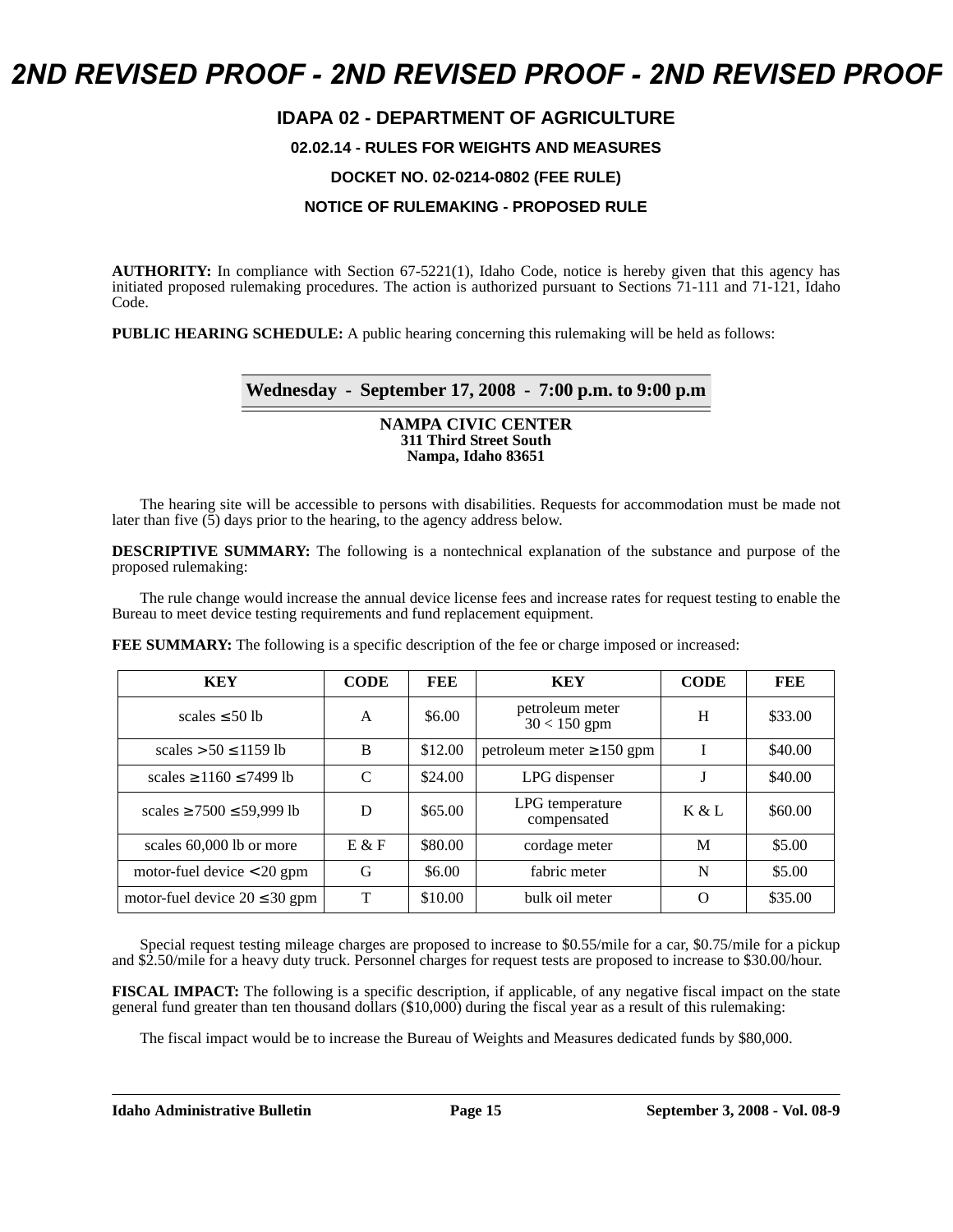| DEPARTMENT OF AGRICULTURE             | Docket No. 02-0214-0802 (Fee Rule) |
|---------------------------------------|------------------------------------|
| <b>Rules for Weights and Measures</b> | <b>Proposed Rulemaking</b>         |

**NEGOTIATED RULEMAKING:** [Pursuant to IDAPA 04.11.01.811, negotiated rulemaking was conducted. The](http://adm.idaho.gov/adminrules/bulletin/bul/08jul.pdf#P.18)  [Notice of Negotiated Rulemaking was published in the Idaho Administrative Bulletin, July 2, 2008, Volume 08-7,](http://adm.idaho.gov/adminrules/bulletin/bul/08jul.pdf#P.18) page 18. A negotiated rule making meeting was held July 10, 2008 at the Idaho State Department of Agriculture.

**ASSISTANCE ON TECHNICAL QUESTIONS, SUBMISSION OF WRITTEN COMMENTS:** For assistance on technical questions concerning the temporary and proposed rule, contact Tom Schafer, at 332-8690.

Anyone may submit written comments regarding the proposed rulemaking. All written comments must be directed to the undersigned and must be delivered on or before September 24, 2008.

DATED this 17th day of July, 2008.

Brian J. Oakey, Deputy Director Idaho State Department of Agriculture 2270 Old Penitentiary Road P.O. Box 790 Boise, Idaho 83701-0790 Phone 332-8500, Fax 334-4062

#### **THE FOLLOWING IS THE TEXT OF DOCKET NO. 02-0214-0802**

#### **016. MAXIMUM LICENSE FEE SCHEDULE FOR COMMERCIALLY USED WEIGHING AND MEASURING INSTRUMENTS AND DEVICES.**

The annual license fee for instruments and devices is based on manufacturer's rated capacity. The annual license fee for commercially used instrument and device types not listed in Table 1-A, will be determined by one-third (1/3) of the actual average time costs involved with testing that type of device.

| <b>TABLE 1-A</b>   |                                    |            |  |  |
|--------------------|------------------------------------|------------|--|--|
| <b>DEVICE CODE</b> | <b>KEY</b>                         | <b>FEE</b> |  |  |
| A                  | Scales $\leq 50$ lb                | \$4.506.00 |  |  |
| B                  | Scales $> 50 \le 1,159$ lb         | \$912.00   |  |  |
| C                  | Scales $\ge 1,160 \le 7,499$ lb    | \$4824.00  |  |  |
| D                  | Scales $\geq 7,500 \leq 59,999$ lb | \$465.00   |  |  |
| E&F                | Scales 60,000 lbs or more          | \$5780.00  |  |  |
| G                  | Motor-fuel device $<$ 320 gpm      | \$56.00    |  |  |
| н                  | Petroleum meter $30 < 150$ gpm     | \$25 33.00 |  |  |
|                    | Petroleum meter $\geq$ 150 gpm     | \$2940.00  |  |  |
| J                  | LPG dispenser                      | \$340.00   |  |  |
| K & L              | LPG temperature compensated        | \$45 60.00 |  |  |
| М                  | Cordage meter                      | \$45.00    |  |  |

**Idaho Administrative Bulletin Page 16 September 3, 2008 - Vol. 08-9**